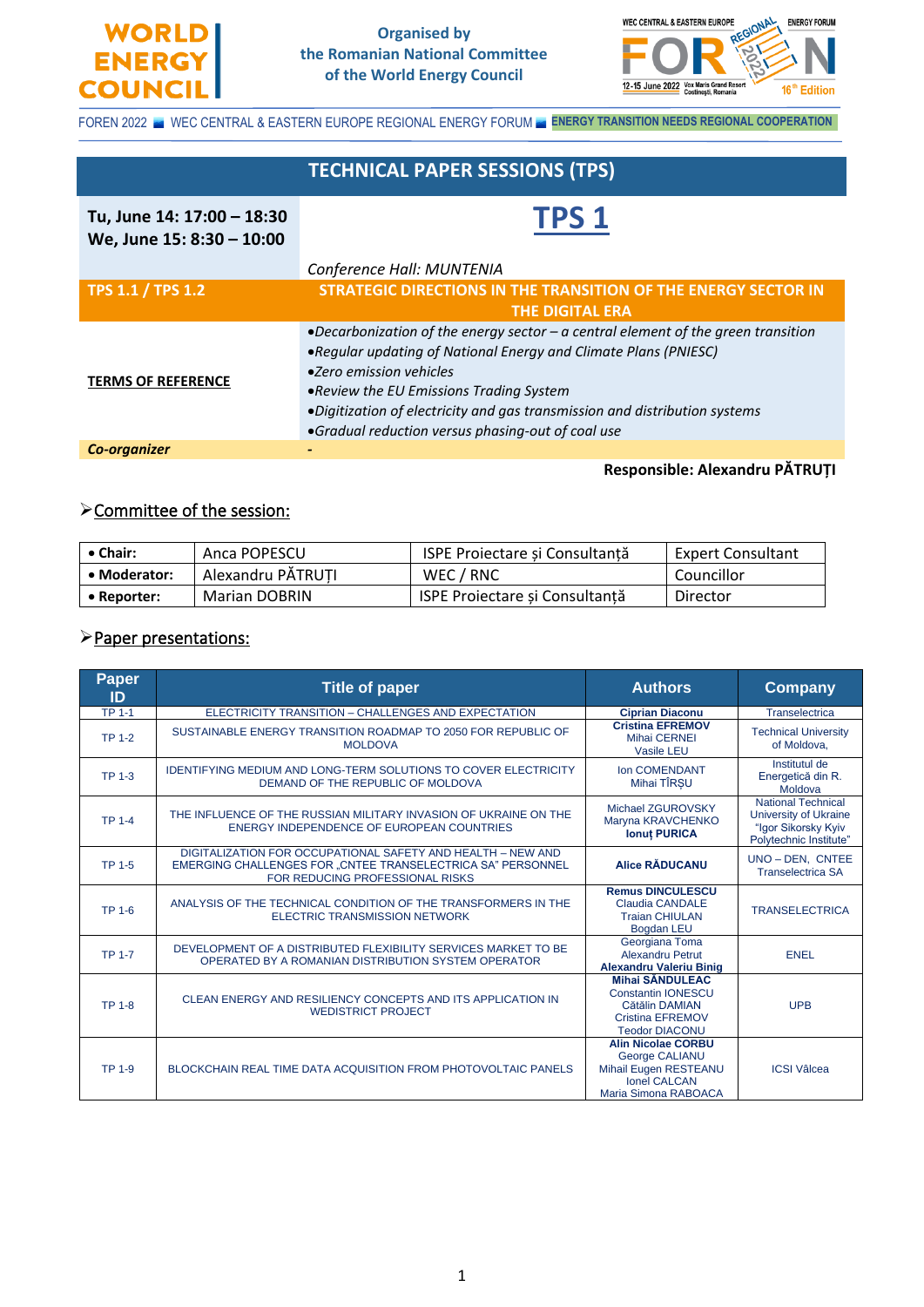



FOREN 2022 WEC CENTRAL & EASTERN EUROPE REGIONAL ENERGY FORUM **ENERGY TRANSITION NEEDS REGIONAL COOPERATION** 

Ī

| Tu 14 June: 17:00 - 18:30<br>We 15 June: 8:30 - 10:00 |                                                                                                                                                                                                                                                                                                                                 | <b>TPS 2</b>                                                                                        |
|-------------------------------------------------------|---------------------------------------------------------------------------------------------------------------------------------------------------------------------------------------------------------------------------------------------------------------------------------------------------------------------------------|-----------------------------------------------------------------------------------------------------|
|                                                       |                                                                                                                                                                                                                                                                                                                                 | Conference Hall: ROMANIA                                                                            |
| <b>TPS 2.1 / TPS 2.2</b>                              |                                                                                                                                                                                                                                                                                                                                 | NEW TEHNOLOGIES IN THE ENERGY SECTOR: STORAGE, HYDROGEN, ENERGY<br><b>EFFICIENCY, POWER QUALITY</b> |
| <b>TERMS OF REFERENCE</b>                             | •Advanced solution for flexibility enhancement<br>•Hydrogen technology<br>•Advanced energy storage solutions<br>•Intelligent solutions for energy efficiency improvement<br>•Energy technologies to support zero carbon future<br>• Electric Vehicles and e-Mobility<br>·Digitalisation and Blockchain to unlock sustainability |                                                                                                     |
| <b>Co-organizer</b>                                   |                                                                                                                                                                                                                                                                                                                                 |                                                                                                     |
|                                                       |                                                                                                                                                                                                                                                                                                                                 | Responsible: Radu PORUMB & Călin VILT                                                               |

# ➢Committee of the session:

| •Chair:      | Nicolae GOLOVANOV | $CNR - CME$                         | Professor  |
|--------------|-------------------|-------------------------------------|------------|
| • Moderator: | Radu PORUMB       | University POLITEHNICA of Bucharest | Professor  |
|              | Călin VILT        | RNC WEC                             | Councillor |
| • Reporter:  | Mădălina ARHIP    | University POLITEHNICA of Bucharest | Assistent  |

| Paper<br>ID    | <b>Title of paper</b>                                                                                                               | <b>Authors</b>                                                                                                                             | <b>Company</b>                                                                                                |
|----------------|-------------------------------------------------------------------------------------------------------------------------------------|--------------------------------------------------------------------------------------------------------------------------------------------|---------------------------------------------------------------------------------------------------------------|
| <b>TP 2-1</b>  | <b>CURRENT HYBRID SYSTEMS OF PRODUCING ELECTRIC AND</b><br><b>THERMAL ENERGY</b>                                                    | <b>Teodor POP</b><br>Radu-Dumitru PENTIUC<br>Laurentiu-Dan MILICI<br>Cezar-Dumitru POPA<br><b>Constantin UNGUREANU</b><br>Dumitru CERNUSCĂ | <b>Faculty of Electrical Engineering</b><br>and Computer Science, University<br>"Stefan cel Mare" of Suceava, |
| <b>TP 2-2</b>  | ANALYSIS OF THE OPERATION OF SOLAR MICRO-INVERTERS                                                                                  | Dumitru CERNUSCĂ<br><b>Constantin UNGUREANU</b><br><b>Radu-Dumitru PENTIUC</b><br>Eugen HOPULELE<br><b>Teodor POP</b>                      | Stefan cel Mare University of<br>Suceava,                                                                     |
| <b>TP 2-3</b>  | INTEGRATED INFORMATIC SYSTEM STRUCTURE FOR DIGITAL<br>MONITORING OF THE CO2 STORAGE                                                 | <b>Gabriel VLADUT</b>                                                                                                                      | <b>IPA SA</b>                                                                                                 |
| <b>TP 2-4</b>  | "DIGITEL SMART VISION" PILOT PROJECT                                                                                                | <b>Bogdan LEU</b><br>Cătălin LIȘMAN<br><b>Mihai MARCOLT</b><br><b>Alexandru LUCA</b><br><b>Claudia CANDALE</b>                             | <b>CNTEE Transelectrica SA</b>                                                                                |
| <b>TP 2-5</b>  | A NEW INSTRUMENT APPROACH FOR LOAD FLEXIBILIZATION<br>OF THERMAL POWER PLANTS                                                       | <b>Stefan KRANZ</b>                                                                                                                        | <b>KROHNE Group</b>                                                                                           |
| <b>TP 2-6</b>  | ADVANCED PROTECTION SYSTEMS PROVIDED BY THE USE OF<br><b>WAMS</b>                                                                   | <b>Iulia-Cristina</b><br><b>CONSTANTINI</b> onela-Marilena<br><b>IONESCU</b>                                                               | <b>TRANSELECTRICA</b>                                                                                         |
| <b>TP 2-7</b>  | PILOT PROJECT - UPGRADING THE SYNCHRONISED<br>MEASUREMENT SYSTEM INSTALLED IN ROMANIAN POWER<br><b>SYSTEM</b>                       | <b>Anamaria IAMANDI</b><br>Florin - Grigore BĂLASIU                                                                                        | <b>TRANSELECTRICA</b>                                                                                         |
| <b>TP 2-8</b>  | TELEPROTECTIONS IN NPS. FUNCTIONS AND<br><b>PARAMETERIZATION</b>                                                                    | <b>Valentin VILCU</b>                                                                                                                      | <b>TRANSELECTRICA</b>                                                                                         |
| <b>TP 2-9</b>  | STEADY STATE OF HYBRID AC-DC MICROGRIDS                                                                                             | <b>Alisa Fleancu</b><br><b>Teodora Mîndra</b>                                                                                              | National Power Dispatcher (DEN),<br><b>CNTEE Transelectrica SA</b>                                            |
| TP 2-10        | USE OF DEDICATED SOFTWARE TO IMPROVE THE ENERGY<br>EFFICIENCY OF CENTRIFUGAL PUMPS DRIVE INDUCTION<br><b>MOTORS IN POWER PLANTS</b> | Silvia-Maria DIGA<br><b>Paul-Mihai MIRCEA</b><br>Nicolae DIGA<br>Gabriel-Cosmin BUZATU                                                     | Prof., Dept. of Electrical,<br><b>Energetic and Aerospace</b><br>Engineering, University of Craiova           |
| <b>TP 2-11</b> | REGARDING THE VALUES MODIFICATION OF THE<br>DEPRECIATION FACTOR IN PHOTOMETRIC CALCULATIONS OF<br>THE LIGHTING SYSTEMS              | Nicolae MOGOREANU<br>Nicolae GOLOVANOV<br><b>Victor GROPA</b>                                                                              | Technical University of Moldova,<br><b>Dept.of Power Engineering</b>                                          |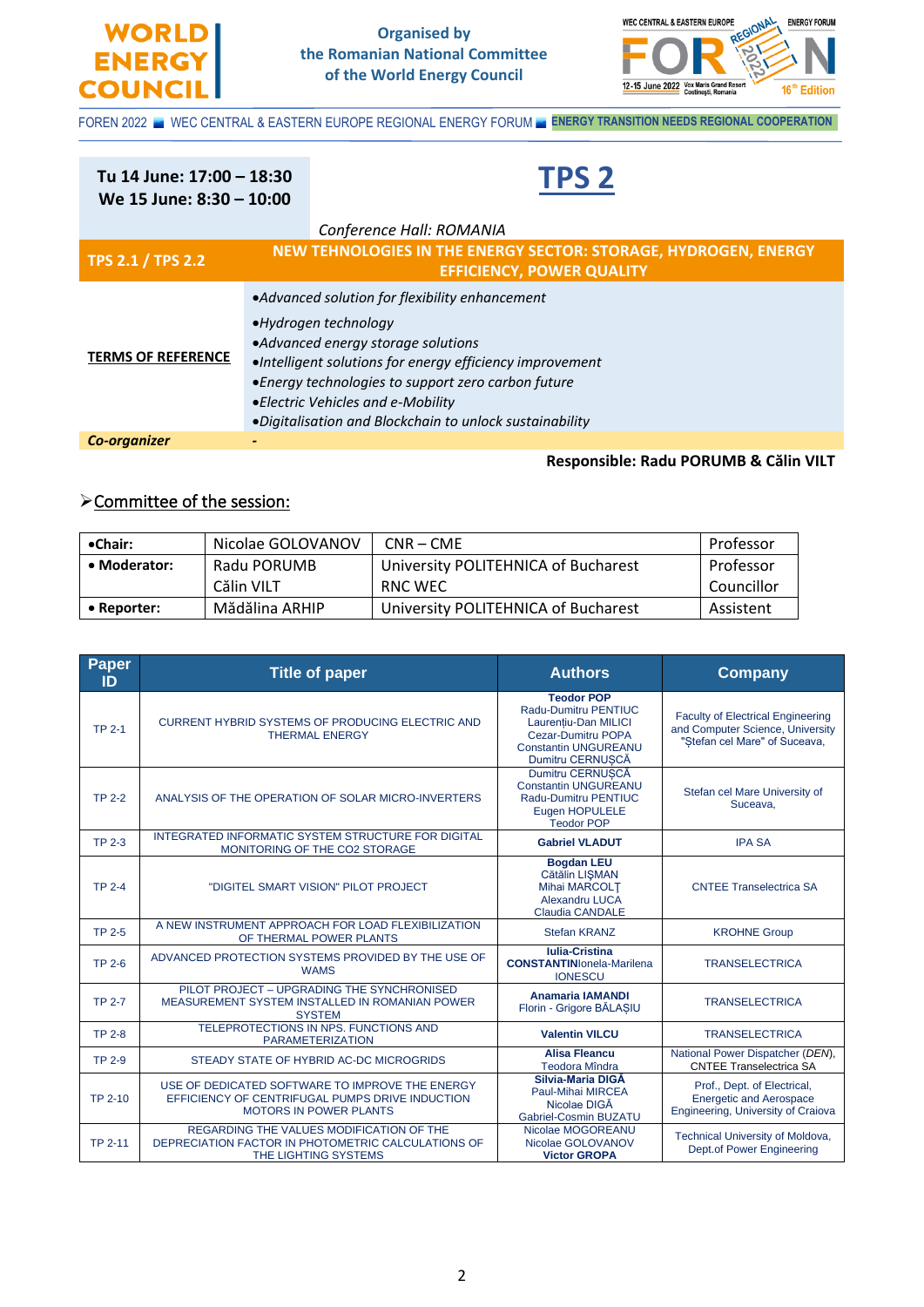

#### **Organised by the Romanian National Committee of the World Energy Council**



FOREN 2022 WE WEC CENTRAL & EASTERN EUROPE REGIONAL ENERGY FORUM **ENERGY TRANSITION NEEDS REGIONAL COOPERATION** 

| <b>TP 2-12</b> | THE HYDROGEN ROLE IN THE TRANSITION TOWARDS 100%<br><b>ENERGY FROM RENEWABLE SOURCES</b>                                  | <b>Dumitru BRAGA</b>                                                                                                  | <b>Technical University of Moldova</b> |
|----------------|---------------------------------------------------------------------------------------------------------------------------|-----------------------------------------------------------------------------------------------------------------------|----------------------------------------|
| TP 2-13        | RES SUSTAINABLE SOLUTIONS TO IMPROVE THE ENERGY<br>PERFORMANCE OF EXISTING OR NEW DHSS                                    | Daniela Burnete<br>Marian Dobrin<br>Lidia Mitroi<br>Ileana Constantinescu<br><b>Adriana Milandru</b>                  | <b>ISPE</b>                            |
| TP 2-14        | HYDRA - CHALLENGES AND OPPORTUNITIES IN DEVELOPING.<br>SUSTAINABLE, NEXT-GENERATION BATTERY MATERIALS IN<br><b>EUROPE</b> | Mihaela Buga<br>Cosmin Ungurean<br><b>Alin Chitu</b><br>Alexandru Rizoiu<br>Adnana Spinu-Zaulet<br><b>Simon Clark</b> | <b>ICSI</b> Vâlcea                     |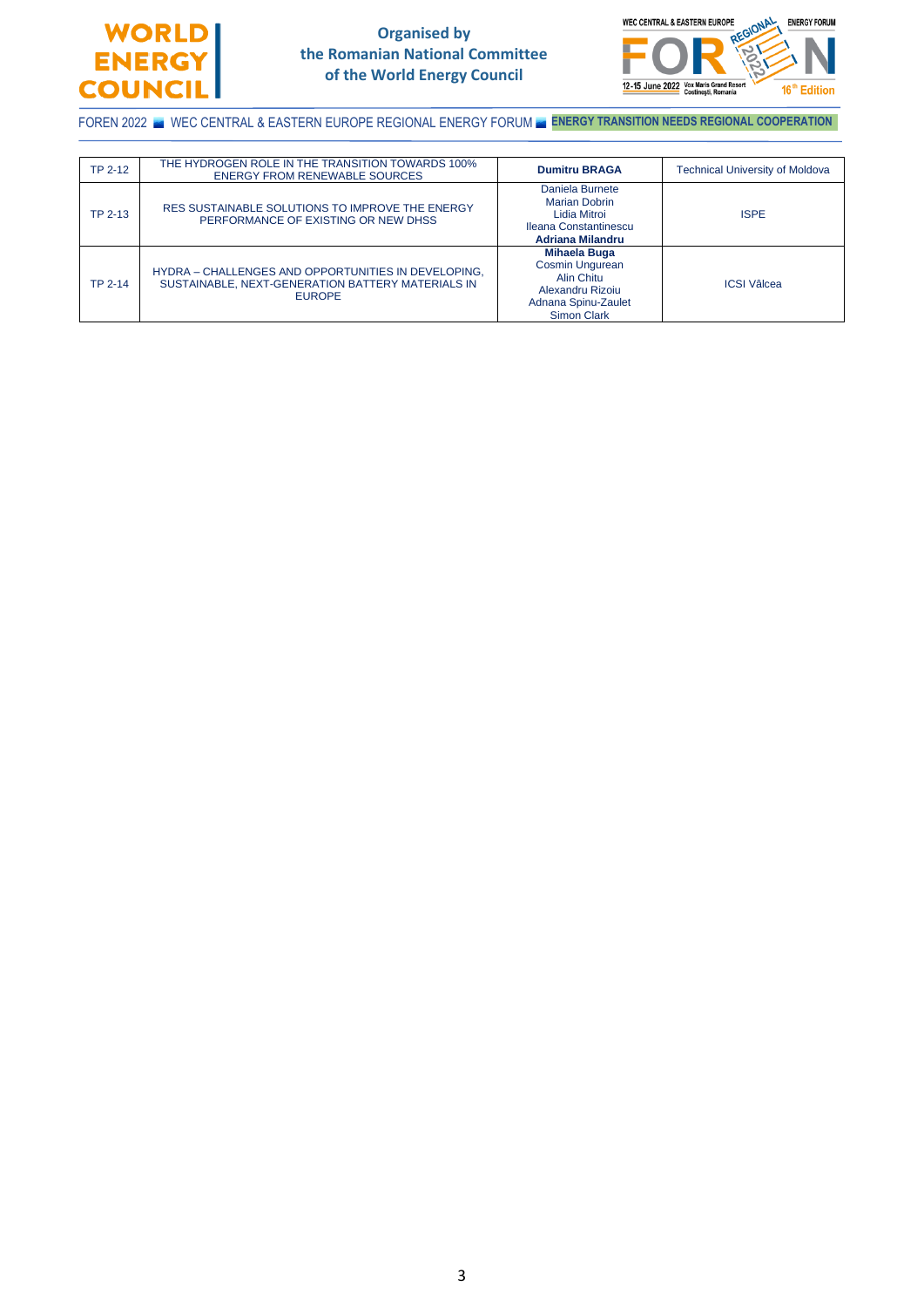



FOREN 2022 WEC CENTRAL & EASTERN EUROPE REGIONAL ENERGY FORUM **ENERGY TRANSITION NEEDS REGIONAL COOPERATION** 

#### Ī **Tu 14 June: 17:00 – 18:30 We 15 June: 8:30 – 10:00 TPS 3** *Conference Hall: BANAT* **TPS 3.1 / TPS 3.2 ENERGY RESOURCES USED IN THE REGION: OIL, NATURAL GAS, COAL, NUCLEAR TERMS OF REFERENCE** •*Resources and new exploration perimeters, onshore and offshore* •*Natural gas: essential fuel during the transition period* •*Modern technologies and equipment for upstream, mid-range and downstream operations in the oil and gas industry* •*Transport, storage and distribution of gas, oil and petroleum products* •*Digitization and smart grids* •*Environmental impact and decarbonisation in the mining, oil and gas industries* •*Clean technologies in the coal industry* •*Flexible nuclear reactors*  •*Nuclear waste management*

**Co-organizer** *-*

#### **Responsible: Niculae ANTONESCU & Ionuț PURICA**

#### ➢Committee of the session:

| ∣ • Chair:  | Niculae Napoleon ANTONESCU | RNC WEC                 | Professor |
|-------------|----------------------------|-------------------------|-----------|
| •Moderator: | Ionut PURICA               | <b>RNC WEC</b>          |           |
| • Reporter: | <b>Jonut PREDOIU</b>       | University of Petrosani |           |

#### ➢Presentations of the papers:

| <b>Paper</b><br>ID | <b>Title of paper</b>                                                                                                                                                        | <b>Authors</b>                                                                                               | <b>Company</b>                                    |
|--------------------|------------------------------------------------------------------------------------------------------------------------------------------------------------------------------|--------------------------------------------------------------------------------------------------------------|---------------------------------------------------|
| <b>TP 3-1</b>      | ENGINEERING CHALLENGES TO IMPROVE NUCLEAR SAFETY FOR PHWR<br>PLANT BY ADAPTING A PATENTED PASSIVE SAFETY SYSTEM FOR THE<br>ALFRED DEMONSTRATION REACTOR                      | <b>Iulian NITA</b><br>Rodica PANCEF                                                                          | <b>CITON</b>                                      |
| <b>TP 3-2</b>      | ON THE GEO-TECHNOLOGICAL AND STRATEGIC SECURITY OF THE<br>EXPLOITATION OF ENERGO - MINERAL RESOURCES IN ROMANIA: THE CASE<br>OF OFFSHORE DEPOSITS                            | Ioan GÂF-DEAC<br>Sorin Mihai RADU<br>Ioan-Petru SCUTELNICU                                                   | University of Petrosani                           |
| <b>TP 3-3</b>      | DEVELOPEMENT AND CHARACTERIZATION OF CHROMIUM COATING<br><b>DEPOSITED ON ZIRCALOY-4 SUBSTRATE</b>                                                                            | <b>Diana DINIASI</b><br><b>Alexandru ANGHEL</b><br><b>Valentina ROSU</b><br>Vlăduț ION<br><b>Aurel DAVID</b> | <b>Institute for Nuclear</b><br>Research, Pitesti |
| <b>TP 3-4</b>      | ENERGY RECOVERY FROM WASTE HEAT IN NATURAL GAS COMPRESSION<br>ACTIVITY BY USING ORGANIC RANKINE CYCLE TECHNOLOGY                                                             | Argentina TĂTARU<br><b>Traian Lucian OLAR</b><br>Sándor BOLÁZS                                               | <b>ROMGAZ</b>                                     |
| <b>TP 3-5</b>      | THE HYDROCARBONS DISPLACEMENT BY WATER IN A NON-UNIFORM<br><b>RESERVOIR</b>                                                                                                  | VLĂSCEANU Costin Viorel<br><b>STAN Marius</b>                                                                | <b>UPG Ploiesti</b>                               |
| <b>TP 3-6</b>      | THE ROLE OF NATURAL GAS IN THE ENERGY TRANSITION                                                                                                                             | Ion FOIDAS<br>Diana Andreea LUPU<br>Vasile Cosmin TRIF                                                       | <b>ROMGAZ</b>                                     |
| <b>TP 3-7</b>      | THE ROLE OF THE UNDERGROUND STORAGE IN ENSURING NATIONAL<br><b>ENERGY SECURITY</b>                                                                                           | Marius NENISANU<br><b>Horia NENISANU</b>                                                                     | <b>ROMGAZ</b>                                     |
| <b>TP 3-8</b>      | THERMAL SIMULATION ANALYSIS FOR DRILLING AND PRODUCTION<br>OPERATIONS OF THE FIRST OFFSHORE WELL IN LEBANON                                                                  | Ayham MAHNNA<br><b>Mohamed HALAFAWI</b><br>Lazăr AVRAM                                                       | <b>UPG Ploiesti</b>                               |
| <b>TP 3-9</b>      | UNCONVENTIONAL RESERVES: A CIRCUMSTANCE CHANCE FOR<br>INCREASING THE ENERGY SECURITY OF ROMANIA AND THE OPPORTUNITY<br>TO GET OUT OF THE ENERGY CRISIS IN THE GLOBAL CONTEXT | Valentin-Paul TUDORACHE<br>Niculae-Napoleon ANTONESCU                                                        | <b>UPG Ploiesti</b>                               |
| TP 3-10            | FLEXIBILE NUCLEAR REACTORS, A PATH TO ENERGY RESILIENCE                                                                                                                      | Cristina-Elena LASCU                                                                                         | <b>CNR - CME</b>                                  |
| TP 3-11            | IMPORTANTA MENTINERII PRODUCTIEI DE LIGNIT DIN OLTENIA IN<br>GENERAREA DE ENERGIE ELECTRICA A ROMANIEI                                                                       | <b>Ionut PREDOIU</b>                                                                                         |                                                   |
| TP 3-12            | ROMANIA'S ON SHORE GAS FIELDS DEVELOPMENTS. PROSPECTIVE AREAS<br>AND DRILLING CONDITIONS                                                                                     | <b>Lazar AVRAM</b><br>Mihail-Valentin BATISTATU                                                              | <b>UPG Ploiesti</b>                               |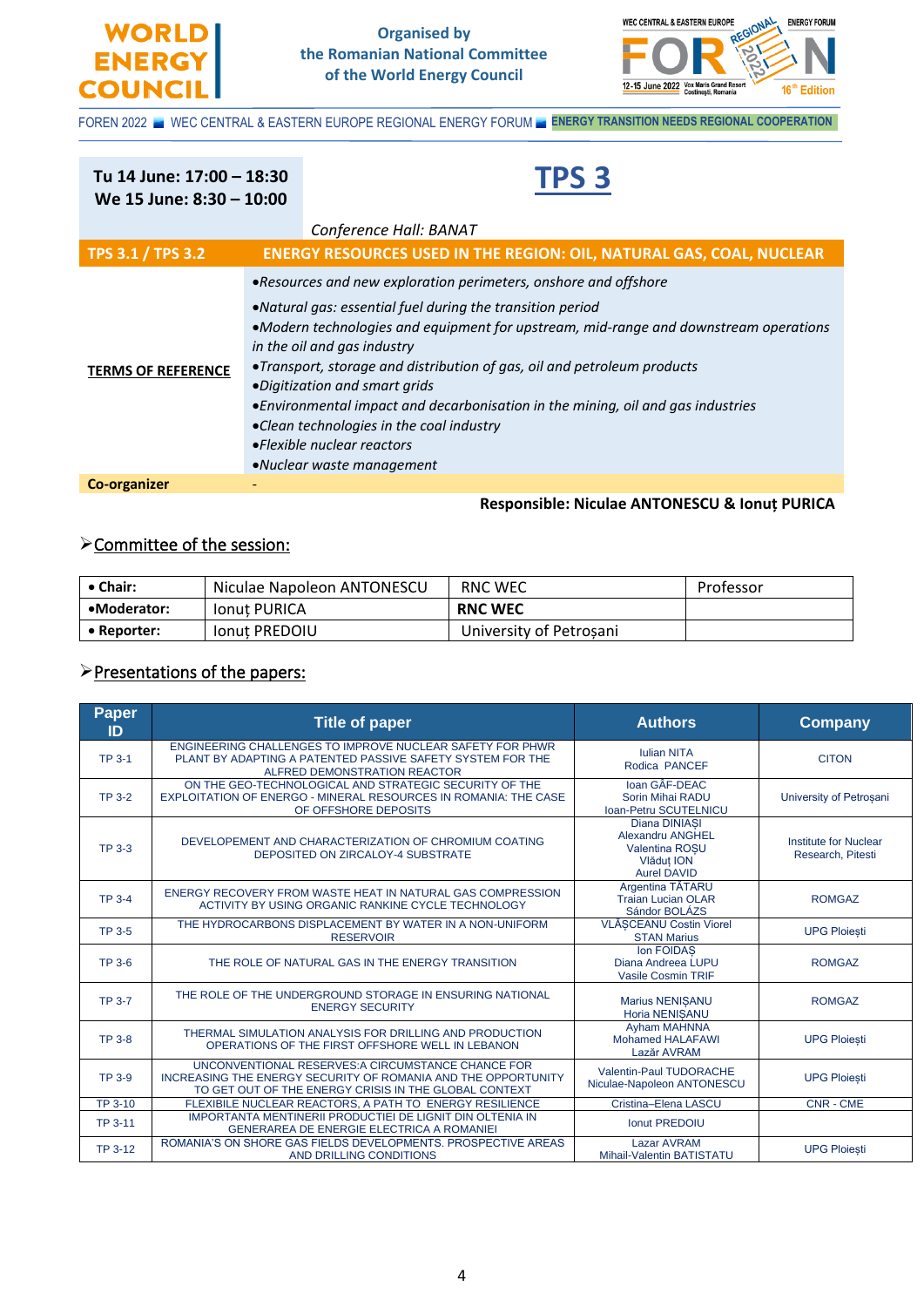



**Responsible: Nicolae GOLOVANOV**

FOREN 2022 WEC CENTRAL & EASTERN EUROPE REGIONAL ENERGY FORUM **ENERGY TRANSITION NEEDS REGIONAL COOPERATION** 

#### Ī **Tu 14 June: 17:00 – 18:30 We 15 June: 8:30 – 10:00 TPS 4** *Conference Hall: MARAMURES* **TPS 4.1 / TPS 4.2 ENERGY MARKET: LIBERALIZATION, EUROPEAN INTEGRATED MARKET, IMPACT OF RES, CENTRAL CUSTOMER TERMS OF REFERENCE** •*Potential of the renewable energy market* •*Cost of renewable energy* •*Modern energy storage systems on the energy market* •*Participation of energy communities in the energy market* •*Influence on the energy market of active energy sources (prosumers)* •*Contribution of the energy market to the de-carbonation of the energy system* •*Development of forward markets* •*Price formation on the electricity and natural gas market* •*Presence of vulnerable users in the energy market* **Co-organizer -**

# ➢Committee of the session:

| $\bullet$ Chair: | Cristina SETRAN          | <b>OPCOM</b>                        | Director |
|------------------|--------------------------|-------------------------------------|----------|
| • Moderator:     | George Cristian LĂZĂROIU | University POLITEHNICA of Bucharest | Profesor |
| • Reporter:      | Georgiana BALABAN        | University POLITEHNICA of Bucharest | Dr Eng   |

#### ➢Presentations of the papers:

| <b>Paper</b><br>ID | <b>Title of paper</b>                                                                                                                                                 | <b>Authors</b>                                                                                                                                           | <b>Company</b>                                                |
|--------------------|-----------------------------------------------------------------------------------------------------------------------------------------------------------------------|----------------------------------------------------------------------------------------------------------------------------------------------------------|---------------------------------------------------------------|
| <b>TP 4-1</b>      | ELEMENTS OF DEMOCRATIZATION OF ENERGY MARKETS, PRESENT AND<br><b>PERSPECTIVES</b>                                                                                     | <b>Florin RADOI</b><br>Carmen STANESCU<br><b>Dorel STANESCU</b>                                                                                          | <b>TRANSELECTRICA</b>                                         |
| <b>TP 4-2</b>      | PRETURI IN PIETE. CAUZE SI SOLUTII                                                                                                                                    | <b>Ionel ILIE</b>                                                                                                                                        | <b>CE Oltenia</b>                                             |
| <b>TP 4-3</b>      | THE IMPACT OF DISPERSED GENERATION ON DISTRIBUTION NETWORK                                                                                                            | Silvia VLĂSCEANU<br>Radu Cristian OPREANU                                                                                                                | <b>HENRO</b>                                                  |
| <b>TP 4-4</b>      | SOME CONSIDERATIONS ON THE CURRENT OPTIONS TO IMPLEMENT SMALL<br>MODULAR REACTORS IN ROMANIA, CONSIDERING THE CONTEXT OF<br><b>ENERGY MARKET AND CLIMATE POLICIES</b> | <b>Marin CONSTANTIN</b><br><b>Ilie TURCU</b><br><b>Constantin PAUNOIU</b><br>Daniela DIACONU<br>Minodora APOSTOL<br><b>Mirela NITOI</b><br>Daniela GUGIU | <b>RATEN ICN.</b><br><b>Institute for Nuclear</b><br>Research |
| <b>TP 4-5</b>      | FARCROSS PROJECT: INTRODUCTION TO DEVELOPING THE CO-OPTIMIZED<br>MARKET DESIGN FOR ENERGY-RESERVE AUCTIONS OF CROSS-ZONAL<br><b>CAPACITY WITH RESERVE CAPACITY</b>    | Silvia - Carmen VASILE<br>Ramona - Beatrice<br><b>BUDAI - BUNCEANU</b>                                                                                   | <b>TRANSELECTRICA</b>                                         |
| <b>TP 4-6</b>      | ALLEVIATING ENERGY POVERTY THROUGH INNOVATIVE SCHEMES AND<br><b>MEASURES</b>                                                                                          | Camelia Vasile, Daniela<br>Burnete, Ion Chitescu,<br>Adriana Milandru, Anca<br>Popescu                                                                   | <b>ISPE</b>                                                   |
| <b>TP 4-7</b>      | P2G2P SYSTEM - CASE STUDY FOR A 5 MW PHOTOVOLTAIC PARK                                                                                                                | <b>Mihai CULCER</b><br><b>Mariana ILIESCU</b><br>Maria-Simona RABOACA<br><b>Adrian ENACHE</b><br>Elena CARCADEA                                          | <b>ICSI</b> Vâlcea                                            |
| <b>TP 4-8</b>      | EVALUATION OF THE OPTIMAL SOLAR FRACTION FOR A DISTRICT HEATING<br><b>SYSTEM</b>                                                                                      | Arion V.<br>Hlusov V.<br>Sanduleac M.<br>Leu V.<br>Borosan C.                                                                                            | Universitatea<br>tehnica Moldovei                             |
| <b>TP 4-9</b>      | AN ANALYSIS OF THE TECHNICAL CONFORMITY CERTIFICATION PROCESS<br>FOR SYNCHRONOUS GENERATORS UP to 5 MW                                                                | <b>Gabriel GHEORGHE</b><br>Daniel CRĂCIUN                                                                                                                | <b>DEER</b>                                                   |
| TP 4-10            | FUNCTIONAREA CENTRALELOR CEO IN CONDITIILE MODIFICARII<br>REGULAMENTELOR PENTRU SERVICII DE SISTEM                                                                    | <b>Marius BAZGA</b>                                                                                                                                      | <b>CE Oltenia</b>                                             |
| <b>TP 4-11</b>     | NTEGRATION OF SOLAR RENEWABLE ENERGY SOURCES IN CENTRALIZED<br>THERMAL ENERGY SUPPLY SYSTEMS                                                                          | <b>Cristian GHEORGHIU</b><br>Gabriela SAVA<br><b>Eduard MINCIUC</b>                                                                                      | <b>UPB</b>                                                    |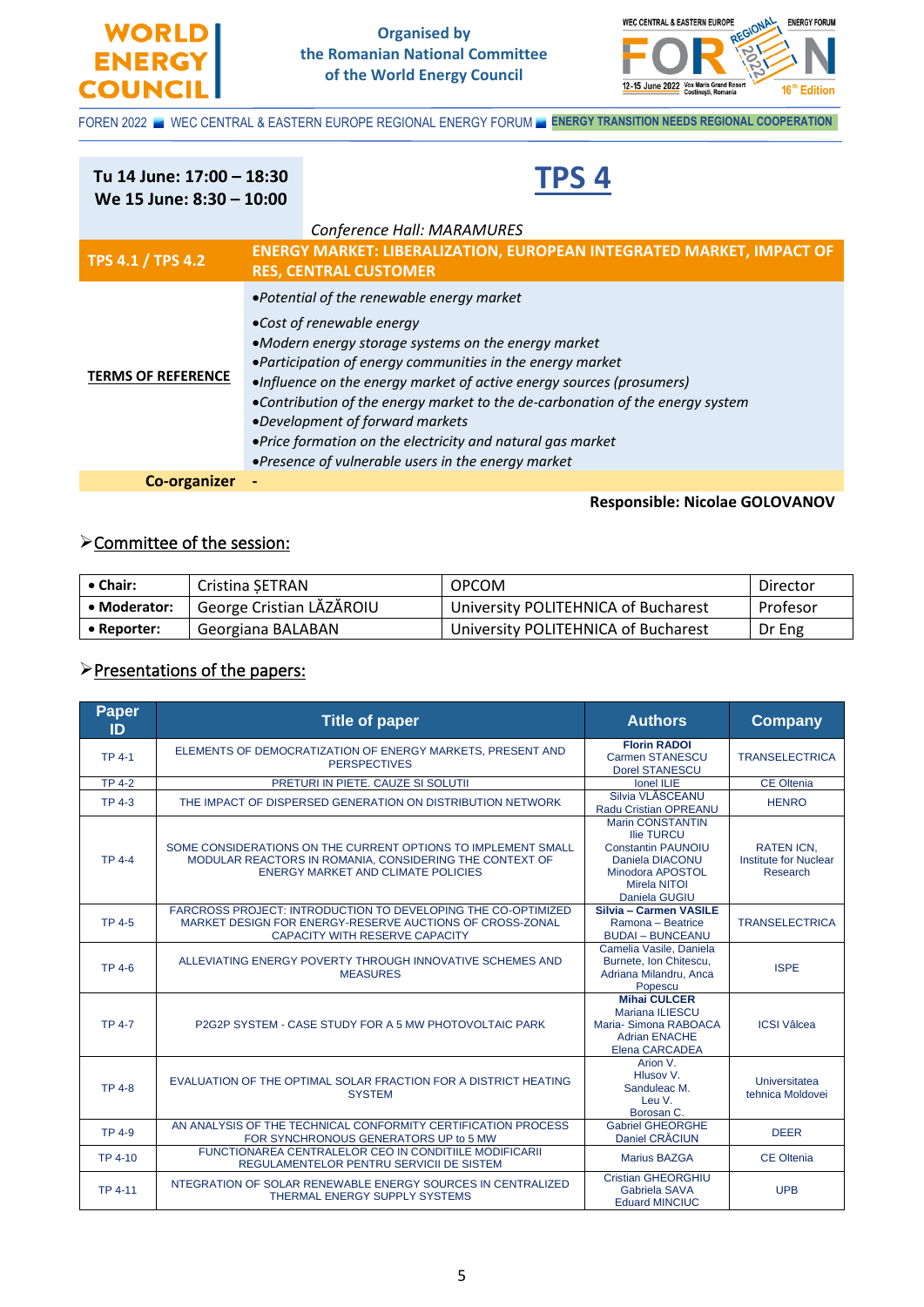

#### **Organised by the Romanian National Committee of the World Energy Council**

*EXPO AREA*



FOREN 2022 WEC CENTRAL & EASTERN EUROPE REGIONAL ENERGY FORUM **ENERGY TRANSITION NEEDS REGIONAL COOPERATION** 

Ī

**From Monday 13 June To Wednesday 15 June**

**POSTER SESSION**

## ➢Presentation of the posters

| <b>Poster</b><br>ID | <b>Title of poster</b>                                                                                                                            | <b>Authors</b>                                                                                                                               | <b>Company</b>                                                                                                     |
|---------------------|---------------------------------------------------------------------------------------------------------------------------------------------------|----------------------------------------------------------------------------------------------------------------------------------------------|--------------------------------------------------------------------------------------------------------------------|
| <b>PS1</b>          | FATIGUE STATE EVALUATION OF THE FUEL CHANNEL AFTER 40<br>YEARS OF OPERATION                                                                       | <b>Jean MATEI</b>                                                                                                                            | <b>RATEN CITON</b>                                                                                                 |
| PS <sub>2</sub>     | <b>IMPACT OF PERMEATION BARRIERS FOR TRITIUM ON</b><br>INCREASING RADIOLOGICAL SAFETY IN RADIOACTIVE WASTE<br><b>DISPOSAL FACILITIES</b>          | Hortensia BEZNILĂ<br>Adriana OLTEANU<br>Ion STĂNICĂ                                                                                          | <b>RATEN CITON</b>                                                                                                 |
| PS <sub>3</sub>     | CHALLENGES AND PROBLEMS RELATED TO DEVELOPMENT OF<br>KNOWLEDGE AND COMPETENCIES FOR DEEP GEOLOGICAL<br>REPOSITORY OF RADIOACTIVE WAST             | Mihaela FILIP<br>Raluca FAKO<br>Rodica NICOLAE                                                                                               | <b>RATEN CITON</b>                                                                                                 |
| PS <sub>4</sub>     | PRESENTATION OF THE CONCEPTUAL MODEL OF ALFRED<br><b>STEAM GENERATOR</b>                                                                          | Dragos PALAŞ                                                                                                                                 | <b>RATEN CITON</b>                                                                                                 |
| <b>PS 5</b>         | ASPECTS REGARDING C&I SYSTEMS TECHNOLOGIES OF SMRs                                                                                                | Răzvan POPOVICI<br>Magdalena VLAD<br><b>Florin VACARIU</b><br><b>Emiliana TRIFAN</b><br>Bogdan BLÅNARU                                       | <b>RATEN CITON</b>                                                                                                 |
| PS <sub>6</sub>     | ASPECTS RELATED TO THE REDUCTION OF GREENHOUSE GAS<br>EMISSION THROUGH THE USE OF MIXED ELECTRICITY SUPPLY<br><b>SYSTEMS</b>                      | Emiliana-Ioana TRIFAN<br>Magdalena VLAD<br>Răzvan POPOVICI<br><b>Florin VACARIU</b><br><b>Adrian SABIE</b><br>Bogdan BLÅNARU                 | <b>RATEN CITON</b>                                                                                                 |
| PS <sub>7</sub>     | <b>ISSUES REGARDING PHYSICAL PARAMETERS MONITORING IN</b><br>DEEP UNDERGROUND RADIOACTIVE WASTE REPOSITORIES                                      | Florin George VACARIU                                                                                                                        | <b>RATEN CITON</b>                                                                                                 |
| PS <sub>8</sub>     | HUMAN FACTOR BASED-APPROACH OF THE IN THE DESIGN OF<br><b>HUMAN-SYSTEM INTERFACES</b><br>OF GEN IV NPP                                            | Magdalena VLAD<br>Răzvan POPOVICI<br><b>Florin VACARIU</b><br><b>Emiliana TRIFAN</b><br>Bogdan BLĂNARU                                       | <b>RATEN CITON</b>                                                                                                 |
| PS <sub>9</sub>     | EXPERIMENTAL STUDY OF THE BEHAVIOR AT POWER ARC TEST<br>OF COMPOSITE INSULATORS                                                                   | Cristian SĂLCEANU<br><b>Marcel NICOLA</b><br>Daniel OCOLEANU<br>Cătălin DOBREA<br>Mihai IONESCU<br>Daniela IOVAN                             | National Institute for Research,<br>Development and Testing in<br>Electrical Engineering - ICMET<br>Craiova        |
| <b>PS 10</b>        | UPGRADING A DYNAMIC BRAKING SYSTEM FOR<br>ASYNCHRONOUS POWER INDUCTION MOTORS WITH<br>WIREWOUND ROTOR, USING A PHOTOVOLTAIC PANEL SYSTEM          | <b>Daniel Constantin</b><br><b>OCOLEANU</b><br><b>Marcel NICOLA</b><br>Cristian SALCEANU<br>Cătălin DOBREA<br>Mihai IONESCU<br>Daniela IOVAN | National Institute for Research,<br>Development and Testing in<br><b>Electrical Engineering - ICMET</b><br>Craiova |
| <b>PS 11</b>        | STUDY ON A PROCESS OF REMOVING MOISTURE, FROM THE<br>POWER TRANSFORMERS INSULATION, BASED ON ZEOLITE<br><b>MOLECULAR SIEVES</b>                   | Ancuta-Mihaela ACIU<br>Maria-Cristina NITU                                                                                                   | National Institute for Research,<br>Development and Testing in<br><b>Electrical Engineering - ICMET</b><br>Craiova |
| <b>PS 12</b>        | INTEGRATION OF HYBRID PHOTOVOLTAIC THERMAL PANELS<br><b>INTO A DISTRICT HEATING SUBSTATION</b>                                                    | Diana TUTICA<br>Mihaela NORISOR<br>Roxana PATRASCU<br><b>Eduard MINCIUC</b>                                                                  | University POLITEHNICA of<br><b>Bucharest</b>                                                                      |
| <b>PS 13</b>        | AN OVERVIEW OF BLACK SEA (ROMANIAN SECTOR) PETROLEUM<br>SYSTEMS AND THEIR PROGNOSIS RESOURCES                                                     | Mihail-Valentin BATISTATU<br><b>Lazar AVRAM</b>                                                                                              | <b>UPG Ploiesti</b>                                                                                                |
| <b>PS 14</b>        | WATER COLUMN CHARACTERISATION AND PHYSIOCHEMICAL<br>ANALYSES FOR MARINE ENVIRONMENT OF THE PRELIMINARY<br>DRILLING ACTIVITIES LOCATION IN LEBANON | <b>Ayham MAHNNA</b><br><b>Mohamed HALAFAWI</b><br>Fadhil ABDULHUSSEIN<br>Lazăr AVRAM                                                         | <b>UPG Ploiesti</b>                                                                                                |
| <b>PS 15</b>        | ON THE DURABILITY OF PROGRESSIVE CAVITIES PUMPS                                                                                                   | <b>STAN Marius</b><br>VLĂȘCEANU Costin Viorel                                                                                                | <b>UPG Ploiesti</b>                                                                                                |
| <b>PS 16</b>        | PRELIMINARY RESULTS ON THE SYNTHESIS OF NASICON<br>Na3Zr2Si2PO12 FOR OPTIMIZED IONIC CONDUCTIVITY                                                 | Simona Elena BORTA<br>Mihaela IORDACHE<br><b>Elena MARIN</b><br>Adriana Teodora MARINOIU                                                     | <b>ICSI Vâlcea</b>                                                                                                 |
| <b>PS 17</b>        | CATALYSTS DEPOSITION FOR MEA FABRICATION                                                                                                          | Simona BORTA<br><b>Claudia SISU</b><br><b>Irina PETREANU</b><br>Adriana MARINOIU                                                             | <b>ICSI Valcea</b>                                                                                                 |
| <b>PS 18</b>        | C-COATED SIO2 MATERIALS AS HIGH-PERFORMANCE LITHIUM-<br>ION BATTERY ANODES                                                                        | <b>Cosmin Ungureanu</b><br>Adnana SPINU--ZAULET<br><b>Alin CHITU</b><br>Raul-Augustin MITRAN<br>Eugeniu VASILE<br>Mihaela BUGA               | <b>ICSI Vâlcea</b>                                                                                                 |